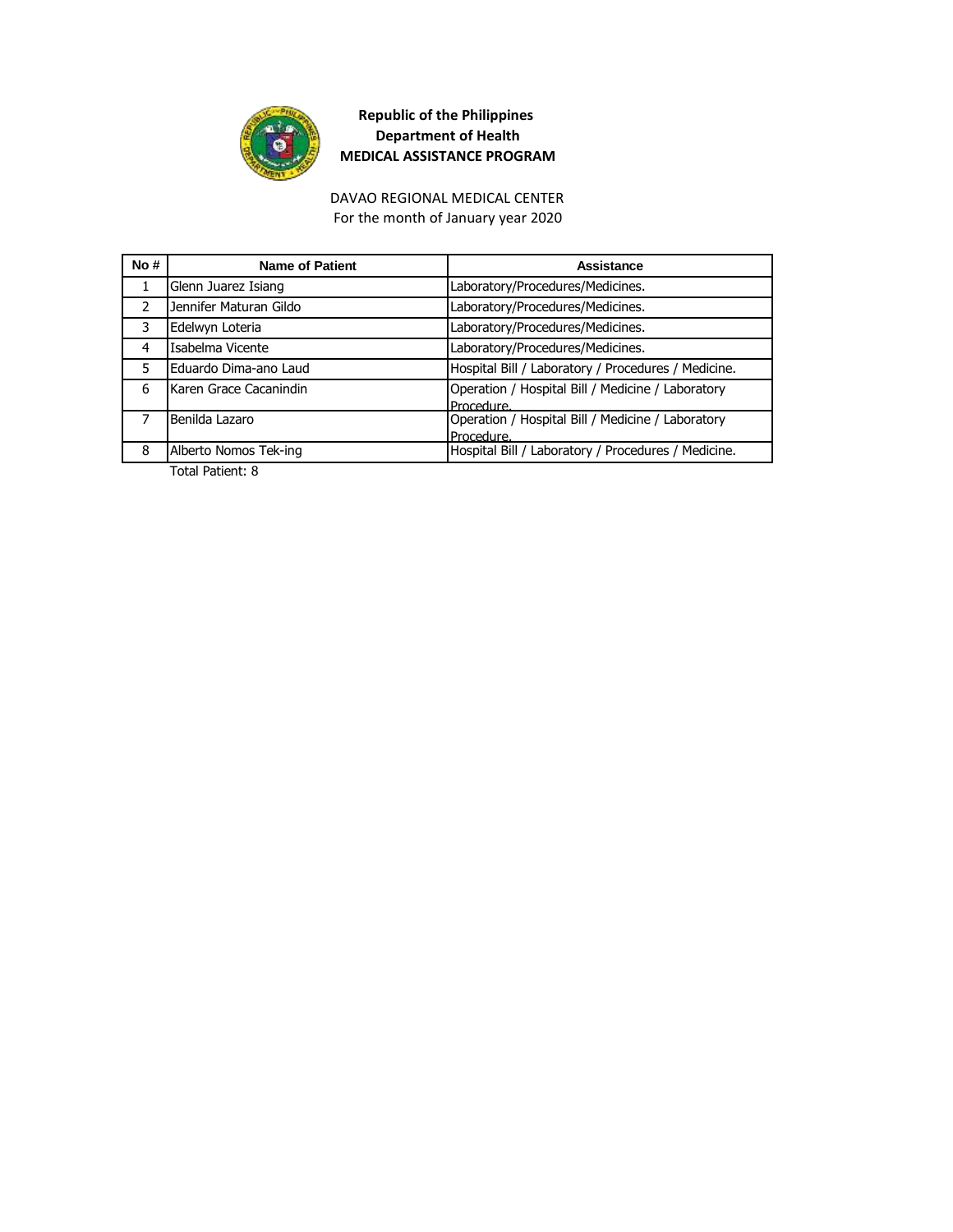

#### DAVAO REGIONAL MEDICAL CENTER For the month of February year 2020

| No#            | <b>Name of Patient</b> | <b>Assistance</b>                                               |
|----------------|------------------------|-----------------------------------------------------------------|
| 1              | Louel Calipusa         | Hospital Bills / Medicines                                      |
| $\overline{2}$ | Felicidad Lopez        | Laboratory/Procedures/Medicines.                                |
| 3              | Rosemelda Montejo      | Dialysis, Dialyzer, PD Solution, Procedures, Medicines          |
|                |                        | &<br>Lahoratory                                                 |
| 4              | Andie Gil Redondo      | Laboratory/Procedures/Medicines.                                |
| 5              | Ronaldo Villan Flores  | Hospital bills.                                                 |
| 6              | Margie Amora           | Chemotherapy & Medicines                                        |
| 7              | Alvin Lu               | Hemodialysis/Medicines/Lab. Procedures.                         |
| 8              | Leoniza Dulin          | Hospital Bill / Laboratory / Procedures / Medicine.             |
| 9              | Joselito David         | Chemotherapy & Medicines                                        |
| 10             | Josephine Malanog      | Chemotherapy & Medicines                                        |
| 11             | Jophet R. Almenie      | Dialysis, Dialyzer, PD Solution, Procedures, Medicines          |
|                |                        | &                                                               |
| 12             | Badria Pandita         | Lahoratory<br>Chemotherapy & Medicines                          |
| 13             | Thelma Eluna           | Chemotherapy & Medicines                                        |
| 14             | Hermenia Dibdib        | Chemotherapy & Medicines                                        |
| 15             | Thelma Ang             | Therapy                                                         |
| 16             | Romel Prochina         | Hospital bills.                                                 |
| 17             | Milagros Pastolero     | Hospital bills.                                                 |
| 18             | Ma. Fe Dohinog         | Hospital Bill / Laboratory / Procedures / Medicine.             |
| 19             | Ana Carnise            | Chemotherapy & Medicines                                        |
| 20             | Edgardo Leporada       | dietary/hospital bill/meds/lab.                                 |
| 21             |                        | Operation / Hospital Bill / Medicine / Laboratory               |
|                | Alfie Ano,             | Procedure.                                                      |
|                |                        | Dietary Supplement                                              |
| 22             | Janet Pareja           | Operation / Hospital Bill / Medicine / Laboratory<br>Procedure. |
|                |                        | Dietary Supplement                                              |
|                |                        | Operation / Hospital Bill / Medicine / Laboratory               |
| 23             | Zelson Vien Pogay      | Procedure.<br>Dietary Supplement                                |
| 24             | Hydee Granada          | <b>CHEMO</b>                                                    |
|                |                        | DIAI YSIS/DIAI YSIS/MEDICINES/PROCEDURES.                       |
| 25             | Alma Samuya            | Dietary Supplement                                              |
|                |                        | Hospital Bill / Laboratory / Procedures / Medicine.             |
| 26             | Arsenio Narbasa        | Dietary Supplement                                              |
|                |                        | Hospital Bill / Laboratory / Procedures / Medicine.             |
| 27             | Julieta Petagara       | Dietary Supplement                                              |
|                |                        | Hospital Bill / Laboratory / Procedures / Medicine.             |
| 28             | Jesus Petagara         | Dietary Supplement                                              |
|                |                        | Hospital Bill / Laboratory / Procedures / Medicine.             |
| 29             | Vitorino Dellero       | Dietary Supplement                                              |
|                |                        | Hospital Bill / Laboratory / Procedures / Medicine.             |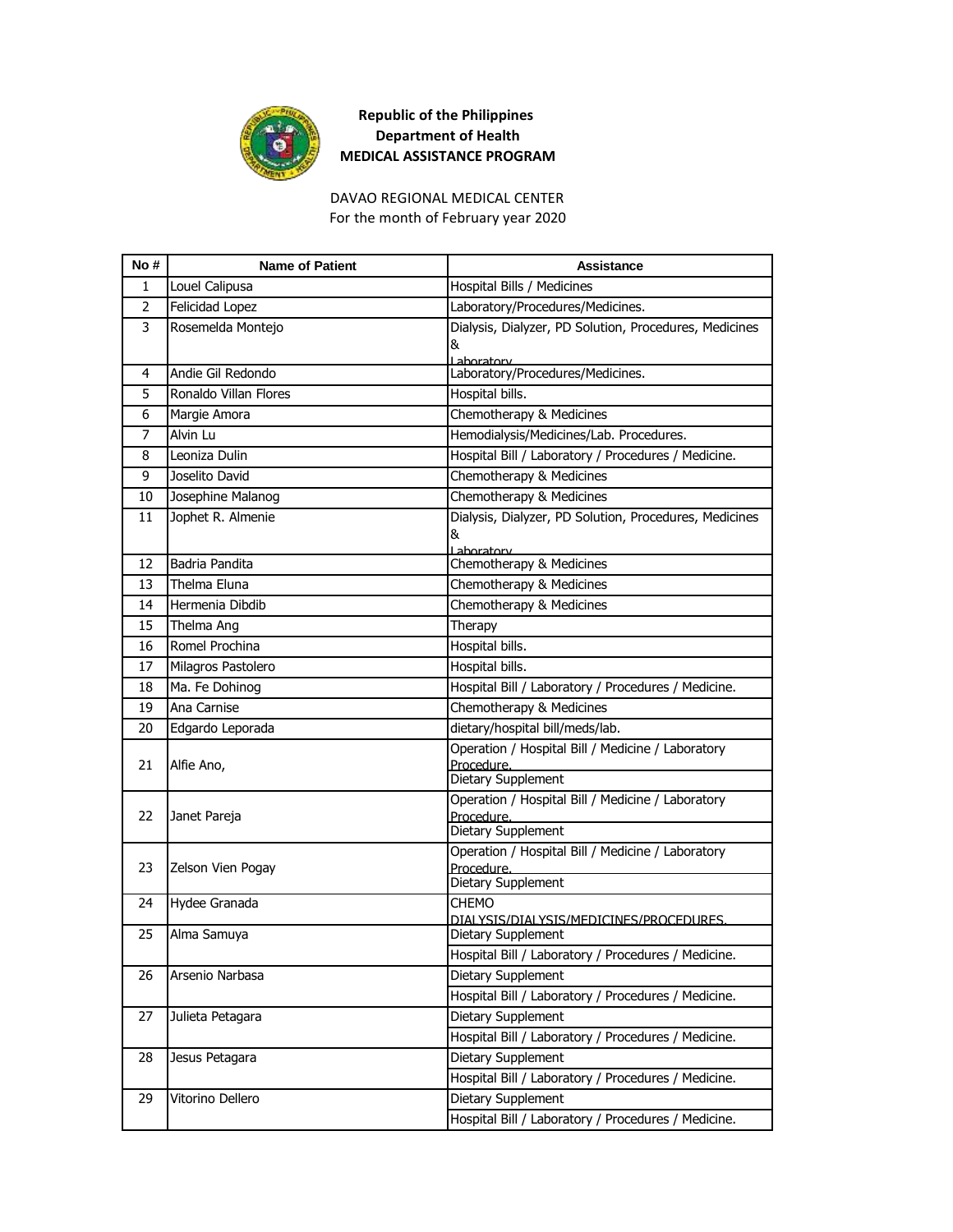| 30 | Nelsa Divina Moraeno   | Dietary Supplement                                  |
|----|------------------------|-----------------------------------------------------|
|    |                        | Hospital Bill / Laboratory / Procedures / Medicine. |
| 31 | Luzviminda Bacad       | Dietary Supplement                                  |
|    |                        | Hospital Bill / Laboratory / Procedures / Medicine. |
| 32 | Nelia Suazo            | Dietary Supplement                                  |
|    |                        | Hospital Bill / Laboratory / Procedures / Medicine. |
| 33 | <b>Richard Polinar</b> | Dietary Supplement                                  |
|    |                        | Hospital Bill / Laboratory Procedures / Medicines   |
| 34 | Martinez Bastasa       | Dietary Supplement                                  |
|    |                        | Hospital Bill / Laboratory / Procedures / Medicine. |
| 35 | Jemalen Demapano       | Dietary Supplement                                  |
|    |                        | Hospital Bill / Laboratory / Procedures / Medicine. |
| 36 | Junel Qintuan          | Dietary Supplement                                  |
|    |                        | Hospital Bill / Laboratory / Procedures / Medicine. |
| 37 | Nelisa Casil           | Dietary Supplement                                  |
|    |                        | Hospital Bill / Laboratory / Procedures / Medicine. |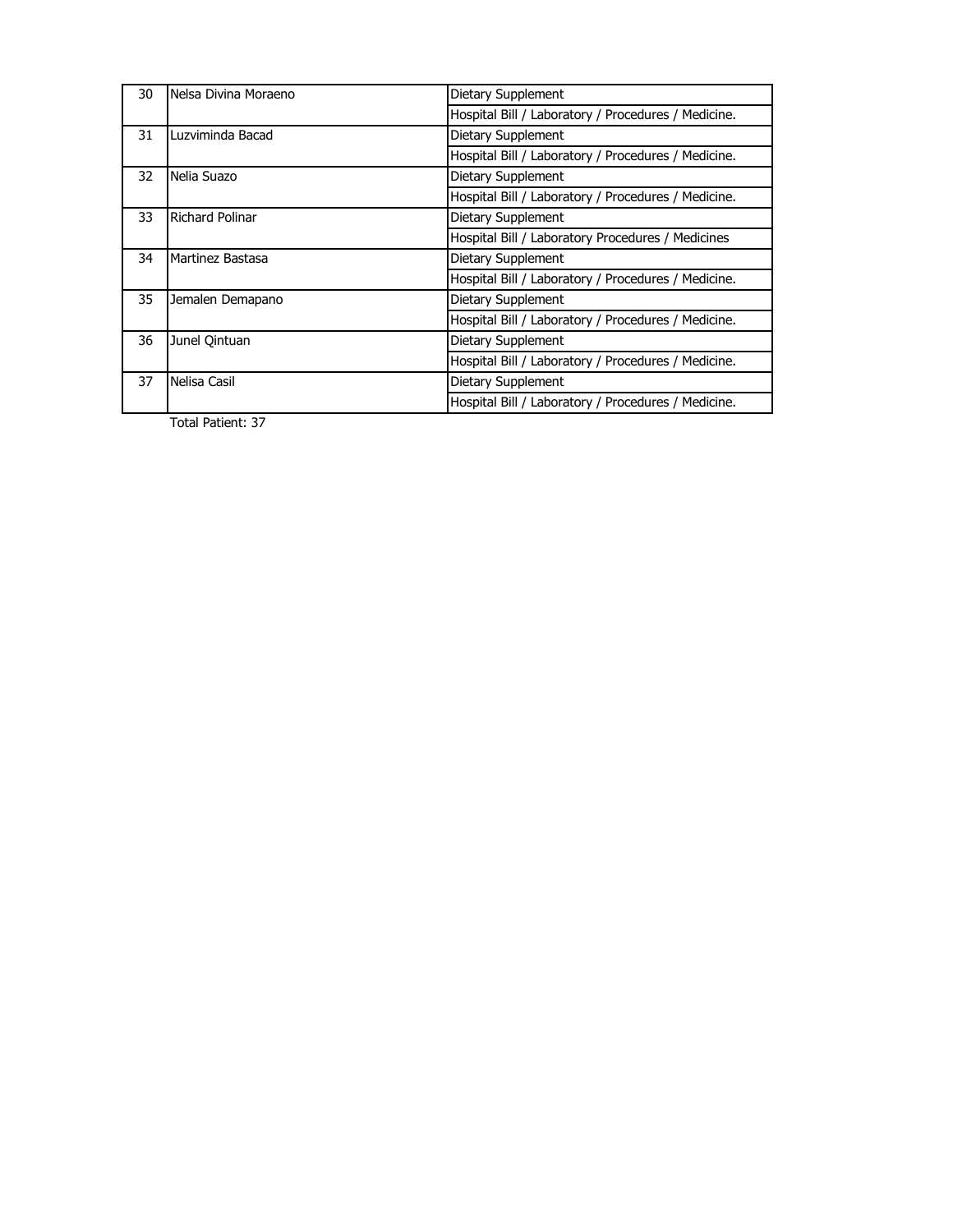

DAVAO REGIONAL MEDICAL CENTER For the month of March year 2020

| No# | <b>Name of Patient</b>     | Assistance                                          |
|-----|----------------------------|-----------------------------------------------------|
| 1   | Corazon Obregon            | Laboratory/Procedures/Medicines.                    |
| 2   | Marish Jhamrein Balangbang | CT Scan.                                            |
| 3   | Sergio P. Giluano          | Hospital Bill / Laboratory / Procedures / Medicine. |
| 4   | Joje Polinar               | Hospital Bill / Laboratory / Procedures / Medicine. |
| 5   | Giselle Gonzales-talion    | Hospital Bill / Laboratory / Procedures / Medicine. |
| 6   | Mauro Maraon Jr.           | Hospital Bill / Laboratory / Procedures / Medicine. |
| 7   | Candelaria Baguio          | Hospital Bill / Laboratory / Procedures / Medicine. |
| 8   | Eduardo Altira             | Hospital Bill / Laboratory / Procedures / Medicine. |
| 9   | Rosalie Dela Rama          | Hospital Bill / Laboratory / Procedures / Medicine. |
| 10  | Nickny De Era              | Hospital Bill / Laboratory / Procedures / Medicine. |
| 11  | Suzette Orat               | Hospital Bill / Laboratory / Procedures / Medicine. |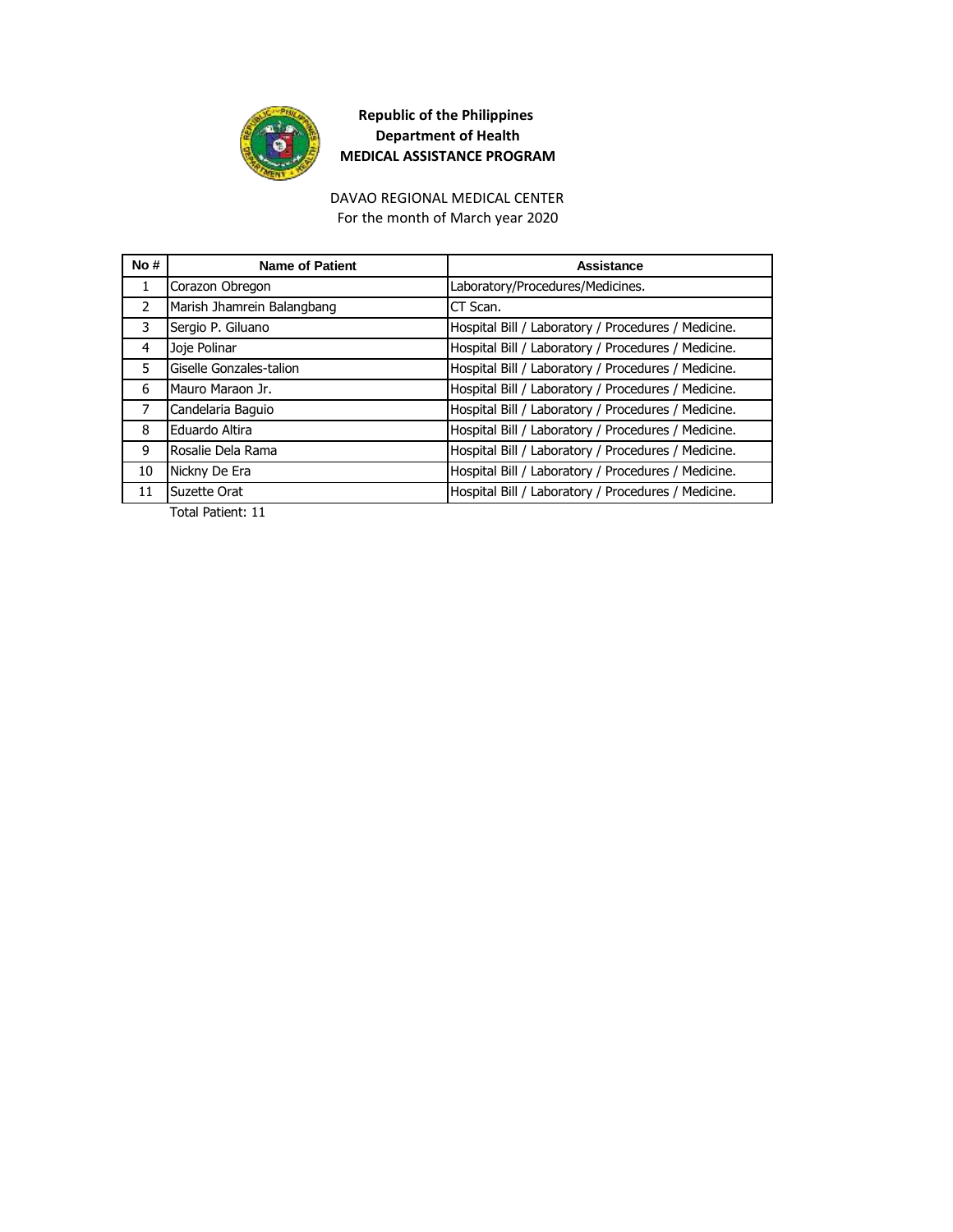

DAVAO REGIONAL MEDICAL CENTER For the month of April year 2020

| No# | <b>Name of Patient</b> | Assistance                                            |
|-----|------------------------|-------------------------------------------------------|
|     | Lydia Mantica Crausos  | hospital bills/laboratotry/medicine/central supplies. |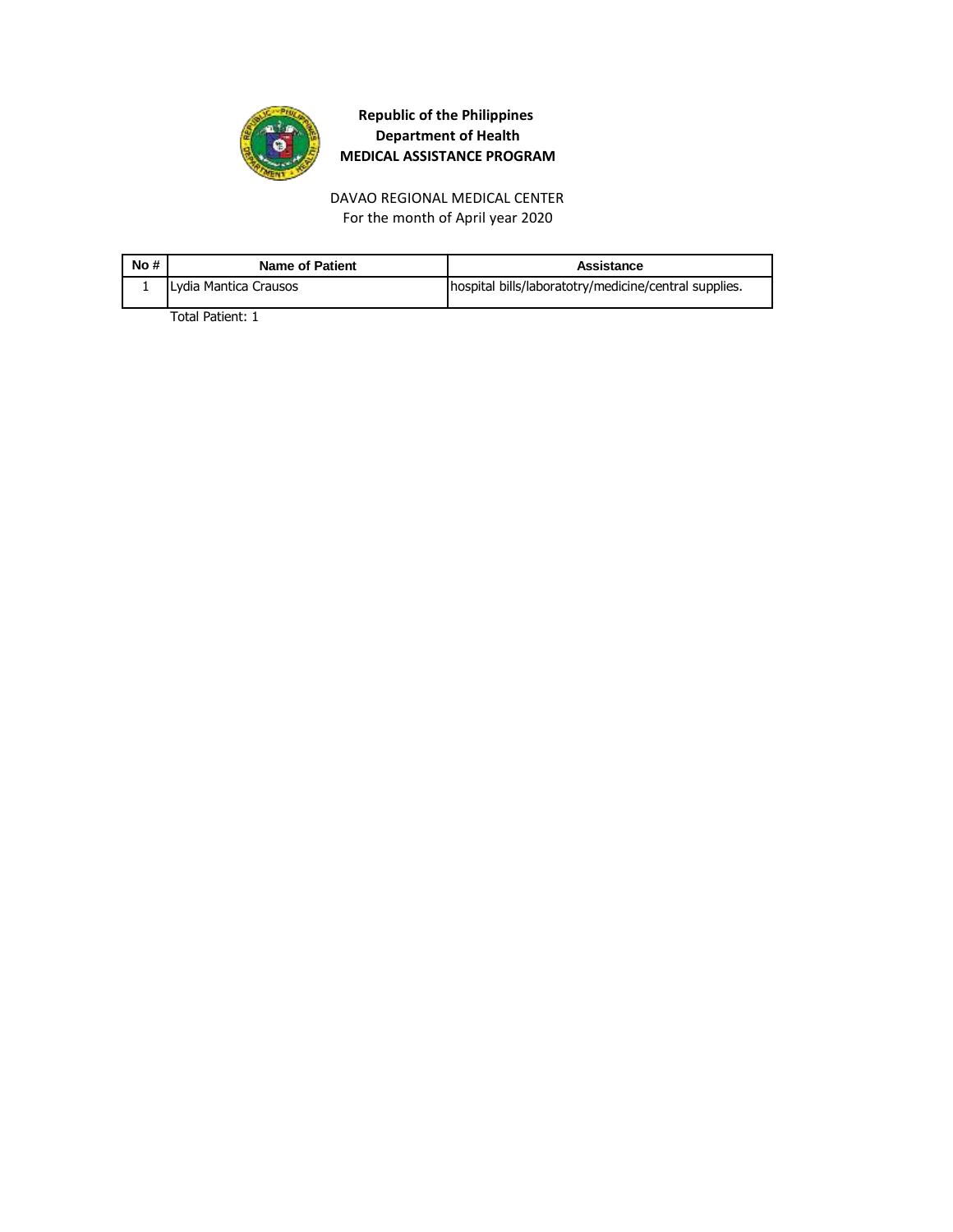

For the month of May year 2020 DAVAO REGIONAL MEDICAL CENTER

| No# | Name of Patient | Assistance                                                           |
|-----|-----------------|----------------------------------------------------------------------|
|     | Marife Amoyen   | Dialysis/Laboratory/Diagnostic<br>Procedures/Medicine/Hospital Bill. |
|     |                 |                                                                      |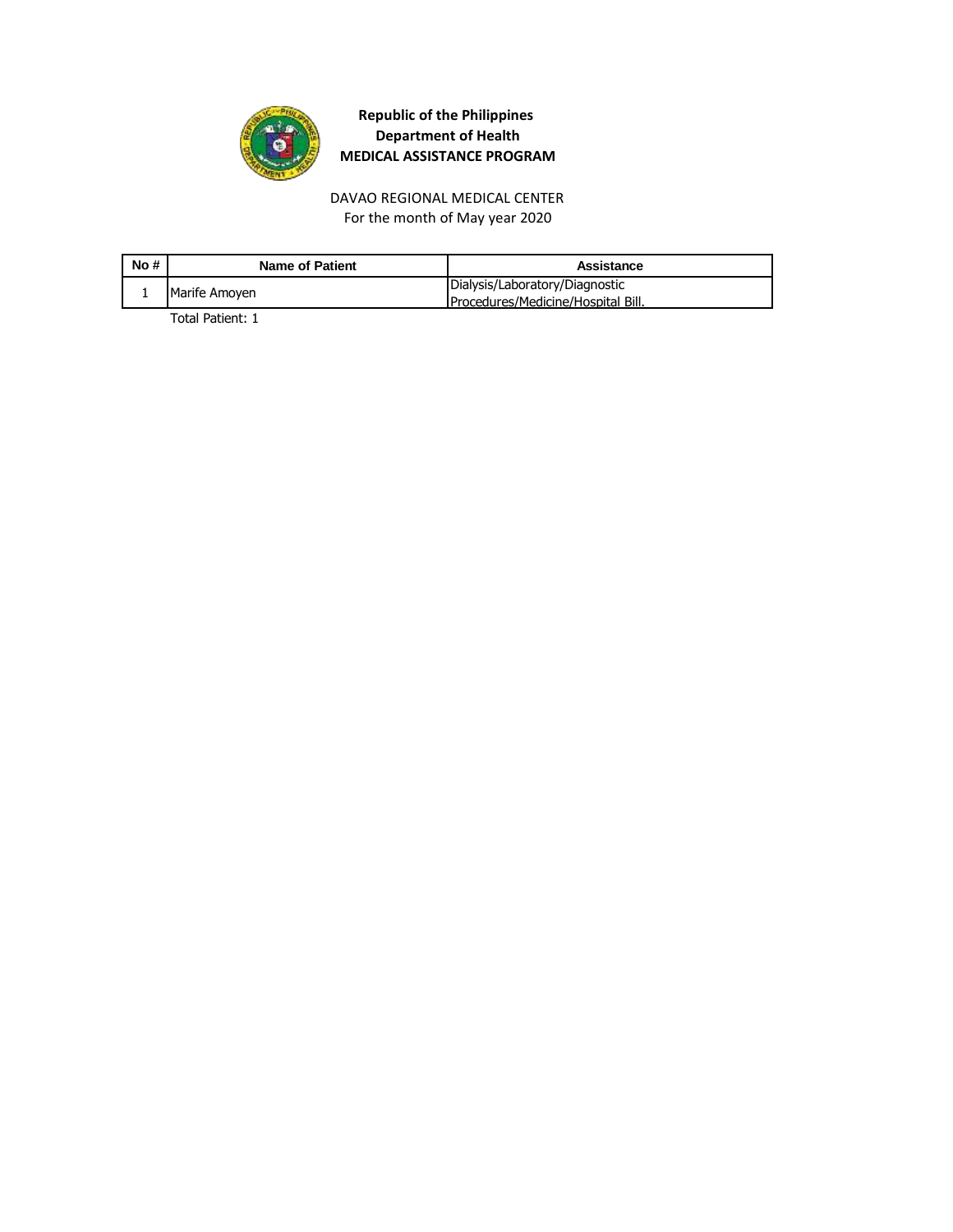

DAVAO REGIONAL MEDICAL CENTER For the month of June year 2020

| No #                             | <b>Name of Patient</b> | Assistance |
|----------------------------------|------------------------|------------|
| No recent found for this meanth. |                        |            |

 $\equiv$  No record found for this month  $\equiv$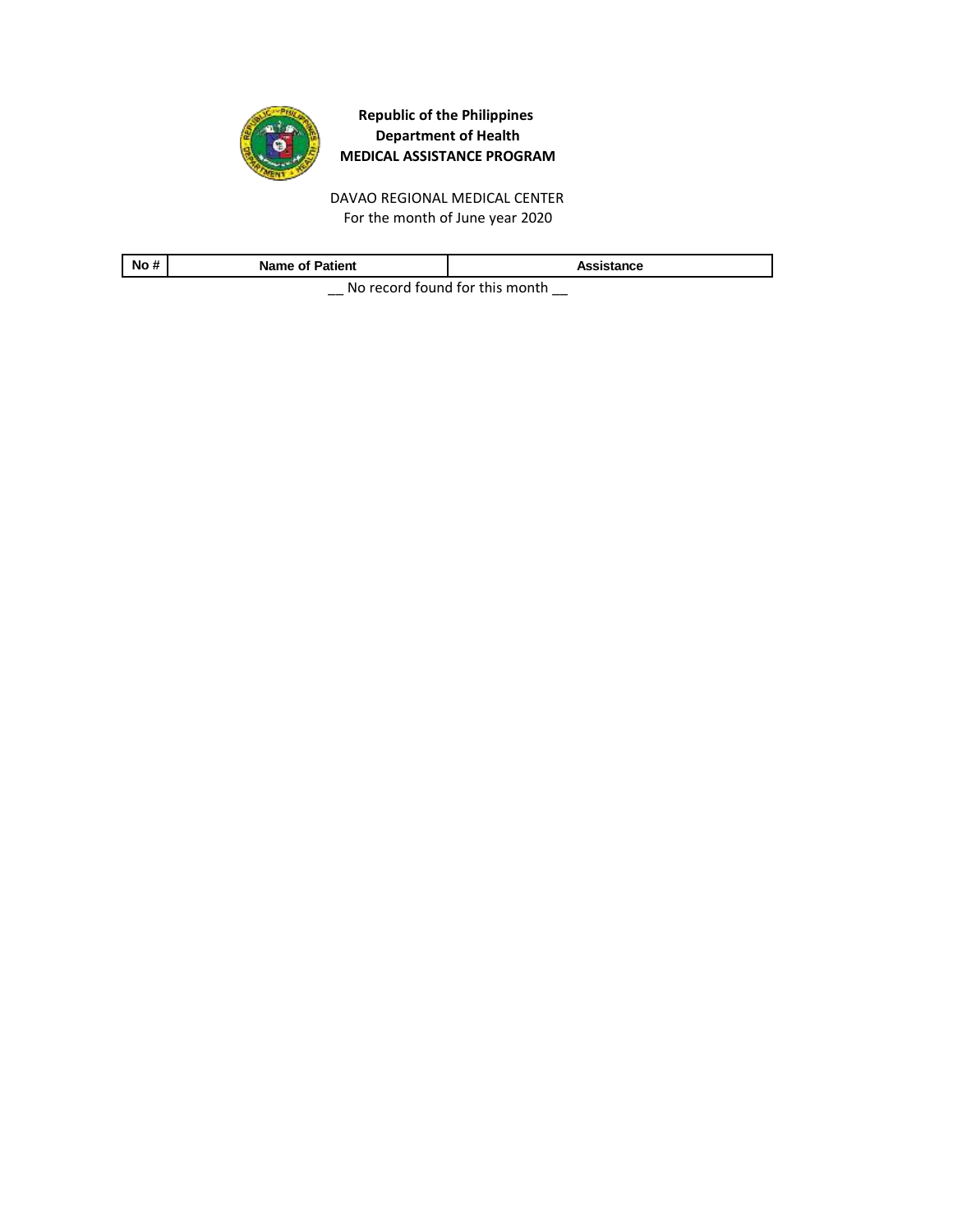

DAVAO REGIONAL MEDICAL CENTER For the month of July year 2020

| No# | Name of Patient                | Assistance                                          |
|-----|--------------------------------|-----------------------------------------------------|
|     | Santiago Mamites Belono-ac Jr. | Hospital bills.                                     |
|     | Roldan Junsay                  | Hospital Bill / Laboratory / Procedures / Medicine. |
|     | Rosalie N. Sunio               | Hospital Bill / Laboratory / Procedures / Medicine. |
|     | _ _  . _                       |                                                     |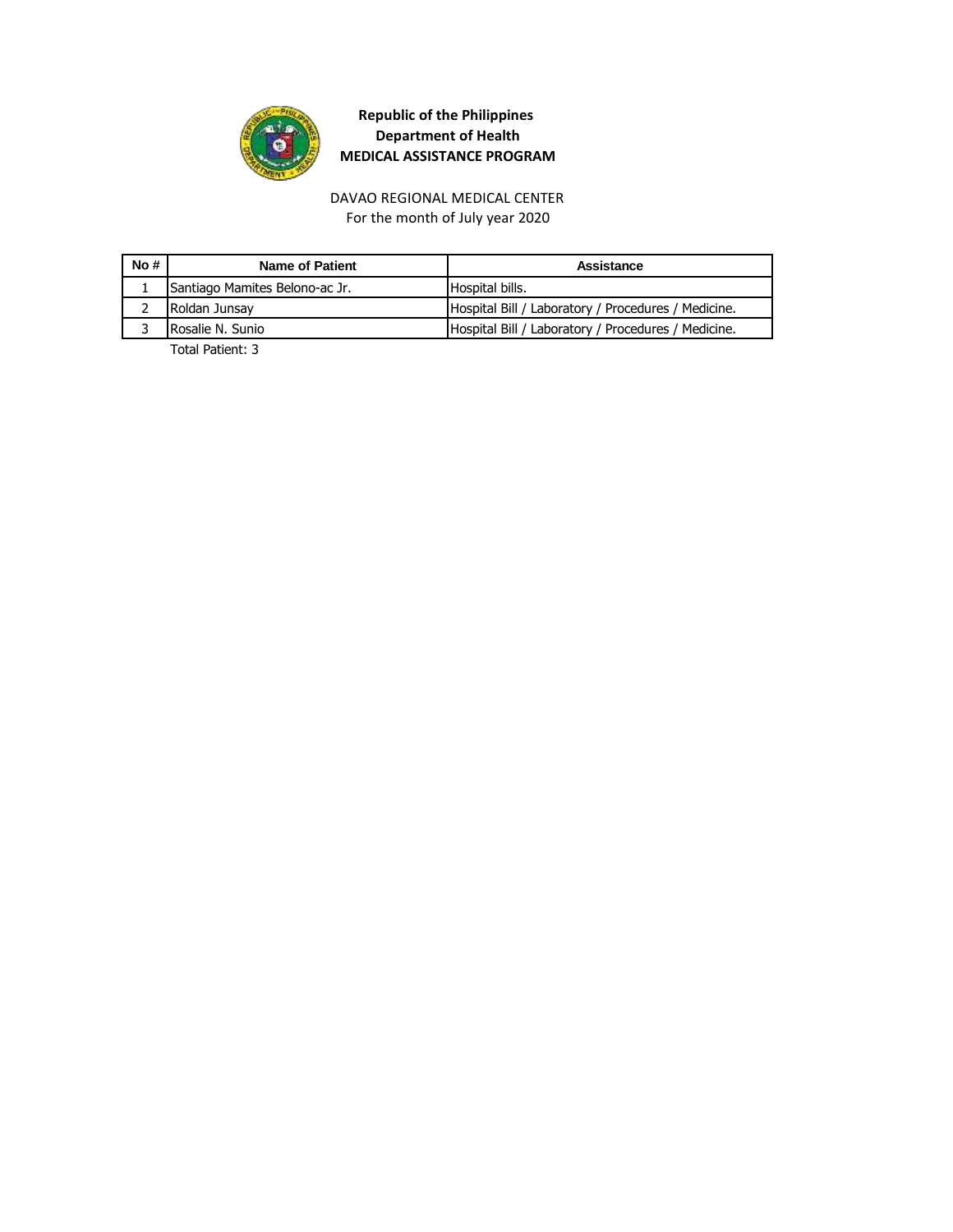

DAVAO REGIONAL MEDICAL CENTER For the month of August year 2020

| No# | Name of Patient                | Assistance                                          |
|-----|--------------------------------|-----------------------------------------------------|
|     | Marcelo Duran Lintuan          | Hospital Bill / Laboratory / Procedures / Medicine. |
|     | Santiago Mamites Belono-ac Jr. | <b>Hospital Bills</b>                               |
|     | Joana Plana Calma              | Chemotherapy & Medicines                            |
| 4   | Norma B. Grajo                 | Chemotherapy & Medicines                            |
|     | Norma B. Grajo                 | Laboratory/Procedures/Medicines.                    |
|     |                                |                                                     |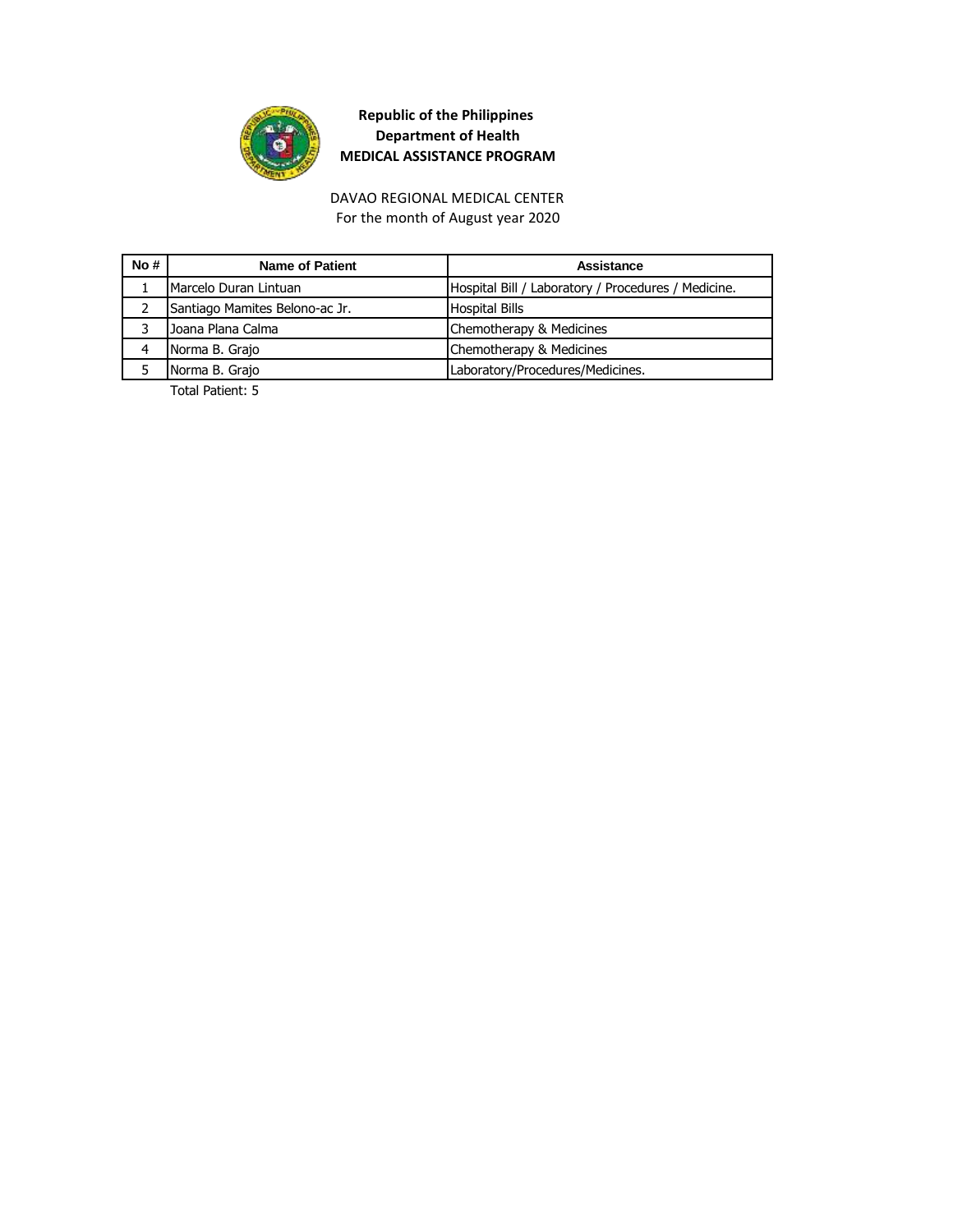

#### DAVAO REGIONAL MEDICAL CENTER For the month of September year 2020

| No# | Name of Patient          | Assistance                                          |
|-----|--------------------------|-----------------------------------------------------|
|     | Ray Eleazar Diez Canales | Hospital Bill / Laboratory / Procedures / Medicine. |
|     | Norma B. Grajo           | Laboratory/Procedures/Medicines.                    |
|     | Norma B. Grajo           | 3. Chemotherapy / Hospital Bill / Laboratory /      |
|     |                          | Procedures / Medicines.                             |
|     | Norma B. Grajo           | 3. Chemotherapy / Hospital Bill / Laboratory /      |
|     |                          | Procedures / Medicines.                             |